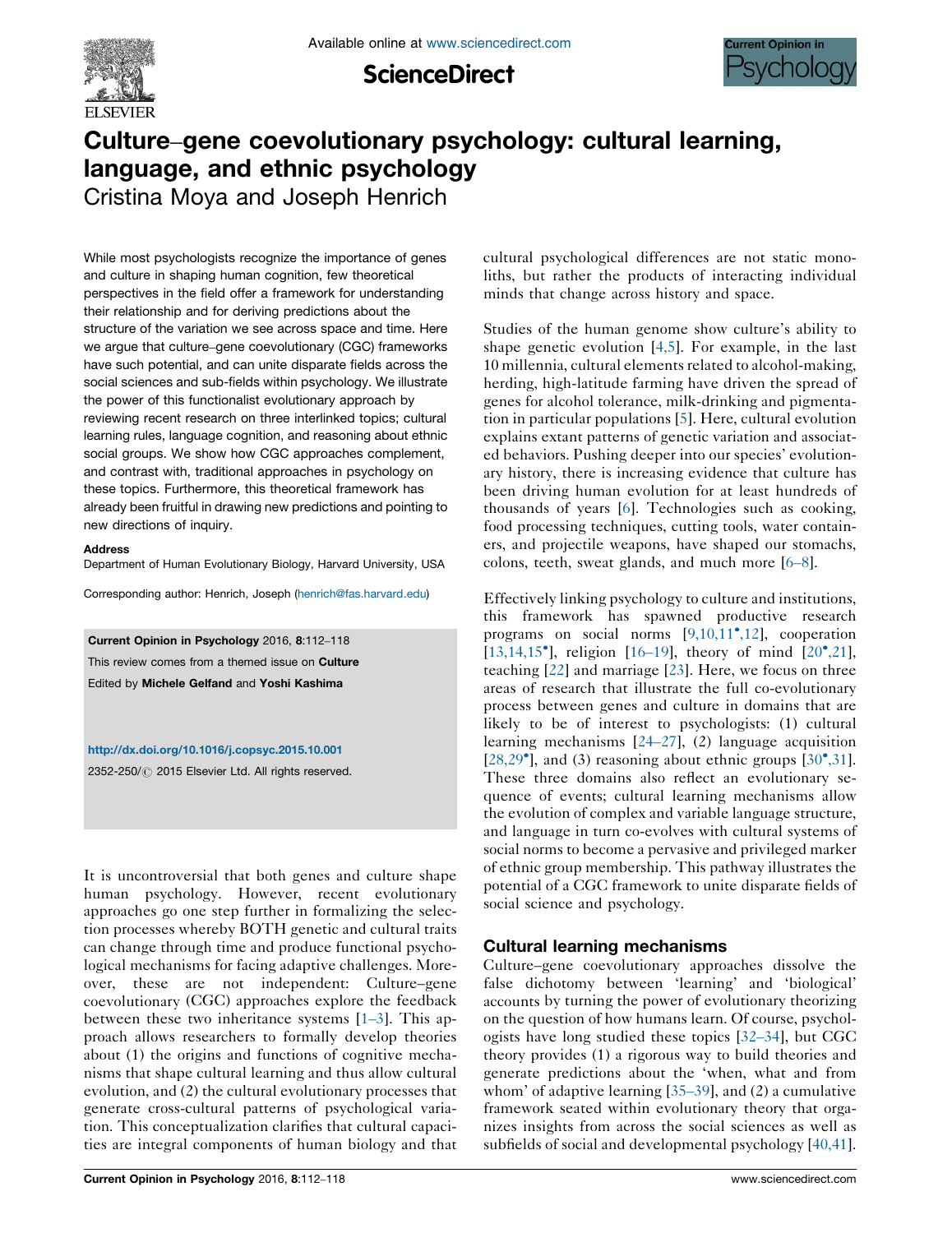To illustrate this, we review recent empirical work showing the extent to which people use some of the best theorized cultural learning rules: (1) skill, success and prestige biases and (2) conformist transmission [\[42](#page-4-0)].

Adaptive learners can improve the quality of the information they acquire from others by being selective about whom they learn from. Everyone from infants to adults uses such model-based biases, for example, attending to cues of greater skill and success in directing their cultural learning. Recent work in developmental psychology shows how children, as young as 12 months, use cues of competence and reliability inlearning tool-use,word-meaning and novel practices [\[6,41,43](#page-3-0)–45]. Learners can also use prestige cues—such as the visual attention of others — to zoom in on whom to learn from [\[46,47](#page-4-0)]. In a recent laboratory study [\[48\]](#page-4-0), for example, researchers show that 3–4 year old children use the visual attention of others to guide their imitation in selecting a novel food, drink and means of using an artifact. Similarly, Atkisson et al. [\[49](#page-4-0)] find that adults use prestige cues as much as biases for copying successful individuals, despite the latter's higher payoffs in the task.

Adaptive learners can also take advantage of the wisdom of crowds to extract information from groups. Frequencydependent biases are social learning rules that exploit the relative proportion of traits in the population, when considering whether to adopt a belief, motivation or behavior. Models of conformist transmission lead to specific predictions about when individuals should disproportionately weigh the majority trait rather than rely on other learning heuristics. Lab experiments confirm many theoretical nuanced predictions [\[50,51\]](#page-4-0), including most recently that a conformist strategy is more common with larger model sets[\[52](#page-4-0)] and larger numbers of possible traits to copy [[53](#page-4-0)<sup>°</sup>]. See Ref. [[54\]](#page-4-0) for a review of recent developmental research showing other mechanisms that make humans cultural learners.

## Languages

The cultural learning machinery described above allowed the unique human capacity for complex language perhaps the best-studied cognitive adaptation arising from culture–gene co-evolution. Recent evidence from developmental psychology shows that children use many of the cultural learning biases described above for learning word meanings [\[55](#page-4-0)]. These cultural transmission events in interaction with human-specific psychological mechanisms facilitated the development of complex communication systems, and their cross-cultural diversification into languages [[28\]](#page-4-0).

The long running debate over the nature of cognitive mechanisms for acquiring syntactical structures continues [\[56](#page-4-0)–58]. There is increasing evidence that cultural evolutionary processes can produce complex linguistic structures that facilitate coordination and make languages

more learnable [\[28,59,125](#page-4-0)] even in the absence of genetic evolution. So languages can evolve culturally to fit brains. However, the resulting language structures plausibly selected for better cognitive capacities, for example for recursive computation [\[60](#page-4-0)–62]. Alternatively cognitive capacities for linguistic recursion may have co-evolved with, or been exapted from, cultural and genetic capacities for complex tool-making [[6,63,64](#page-3-0)].

Perhaps less appreciated is the fact that both phoneme and morpheme repertoires can be analyzed as culturallyevolved tools for communication with consequences for natural selection. Human laryngeal morphology, neural circuits for motor control and greater memory capacities likely reflect natural selection acting on human bodies and brains in response to the need to produce more distinct sounds and words [[65\]](#page-5-0). There is also evidence that cultural evolution has patterned the current variation in languages' sound and word repertoires [[6,66,67\]](#page-3-0). For example, larger populations where phonemic distinctions facilitate intelligibility, and those with less history of population bottlenecks that cull variation, have larger phonemic repertoires [68–[70\]](#page-5-0), although this is still debated [\[71](#page-5-0)–73]. Similarly, lexicon size — for example, number of color words — is associated with cultural complexity [\[74](#page-5-0)]. At the individual-level color lexicon is correlated with gray matter in the visual cortex [\[75](#page-5-0)] and has cognitive effects on color discrimination tasks [[76\]](#page-5-0). Similar findings in the domain of numerical and spatial cognition suggest the importance of culturally-evolved language structures as aids to human thought [\[77,78\]](#page-5-0). A cultural evolutionary approach provides a mechanism whereby lexically and phonemically rich languages coevolve with institutions in large-scale societies, thus patterning several aspects of plastic psychological variation. Correlations between particular genetic variants and the use of tonality in languages suggest that even some language-driven genetic evolution may be underway in response to culturally-evolved variation [\[79](#page-5-0)]. However, we should stress that the extant linguistic variation is unlikely to have fedback much on natural selection at the population-level, as evidenced by the fact that adopted children will easily learn any language they are raised with.

## Thinking about ethnic groups

Humans universally mark their membership in culturallystructured groups, often using the linguistic variation described above to do so. We refer to symbolically marked boundaries associated with cultural traits as ethnic. Ethnic boundaries then is the product of individuals' social interactions given their suite of cognitive mechanisms — for example, for cultural learning, intergroup behavior, categorization, among others. However, cognitive heuristics likely evolved in response to these culturally-constructed social boundaries. For example, if individuals from different groups have dissimilar cultural expectations and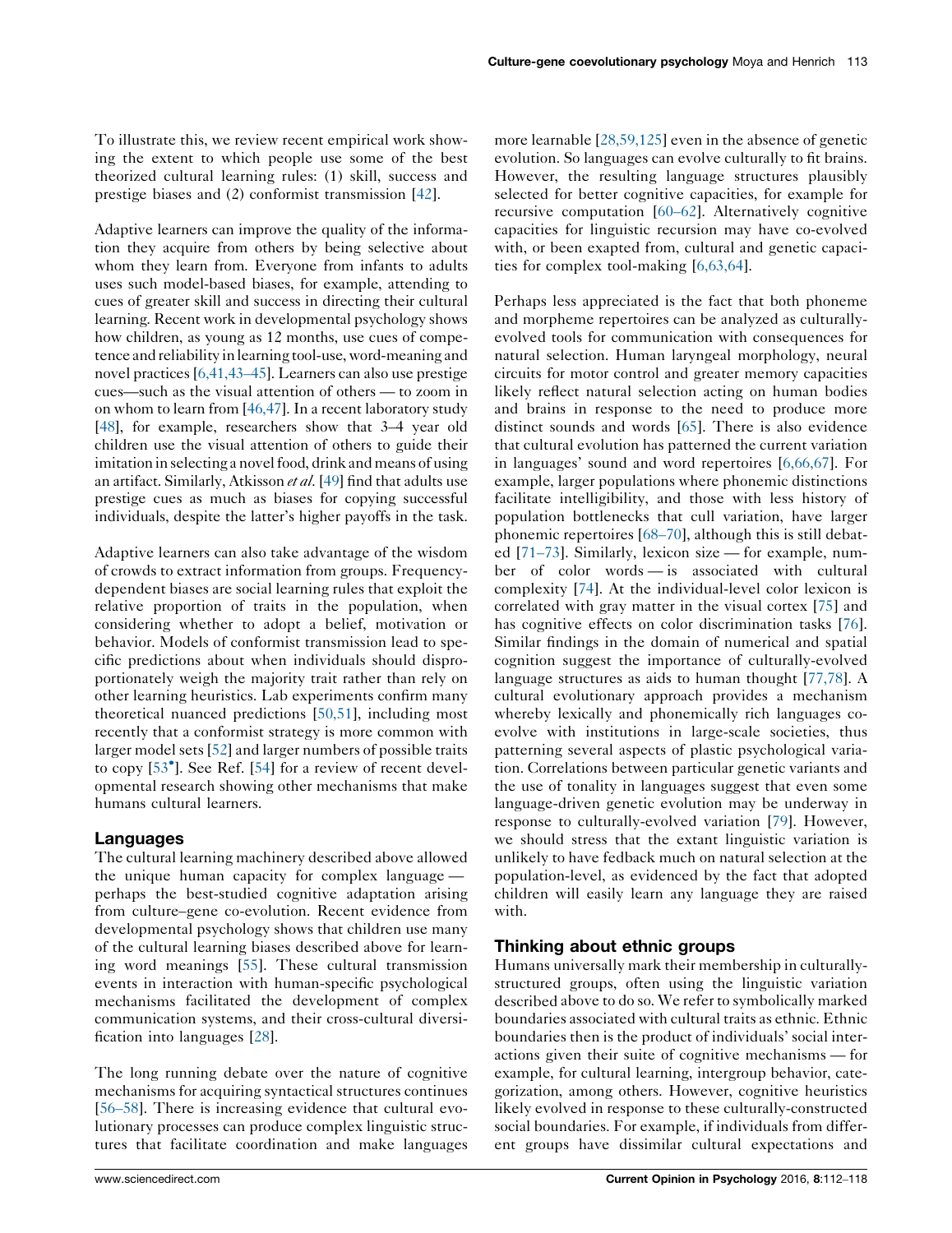therefore have difficulty coordinating, natural selection can favor motivations for ingroup preferences and for marking one's group membership [[80\]](#page-5-0). Preferential imitation of members of successful groups can also favor altruistic cooperation on the basis of arbitrary tags [\[81](#page-5-0)]. Such approaches hypothesize an evolved psychology in response to culturally-constructed social worlds.

Psychologists have long studied human group perception [\[82](#page-5-0)–84], but they often conflate functionally distinct phenomena such as stereotyping, implicit attitudes, essentialism, ingroup preference and prejudice [\[85](#page-5-0)–87]. Instead we argue that several of these ethnic phenomena are functionally distinct, but may co-occur because they are triggered by social landscapes where the relevant structures culturally co-evolved [[88\]](#page-5-0). This framework allows us to derive predictions about when we expect ethnic phenomena to co-occur and which interventions are likely to work. Furthermore, much social psychology collapses their analysis of functionally different kinds of social groups [\[89,90\]](#page-5-0), whereas a functionalist theory helps us parse the kinds of groups processed by specific mechanisms. For example, ethnicity, gender, and political coalition membership are likely inputs to different mechanisms given they cross-cut each other and are relevant for different tasks [[91,92](#page-5-0)]. While ethnic membership may provide a basis for making predictions about someone's norms, gender and coalitional affiliation are unlikely to do so. On the other hand, gender is informative about a person's availability as a mate, and coalitional membership is useful for inferring cooperation networks. Below we review recent work suggesting that humans privilege arbitrary symbolic markers and linguistic cues as delineators of social boundaries that they stereotype and essentialise. These biases only make sense if ethnic markers like language, culture and our social categorization psychology co-evolved throughout human evolution.

Several cultural evolutionary processes mentioned in the first section, 'Cultural learning mechanisms,' can produce clustered spatial distributions of cultural traits with more similar individuals within, than between, clusters. This landscape can promote predictions about individuals based on their marked cultural category membership [\[31,93\]](#page-4-0). In line with this prediction, people are more likely to assume that others will have similar traits if, and only if, they share the same intentional symbolic marker, but not if they share an incidental feature like a birthmark [[94\]](#page-5-0). Furthermore, children readily use novel labels to make predictions about characters and imbue visual similarity with social meaning [\[95](#page-5-0)], though only when stimuli refer to people rather than dolls [\[96](#page-5-0)]. Crossculturally, adults also rely heavily on novel sartorial markers when making predictions about characters' rare traits [\[97](#page-5-0)]. There is also increasing evidence that adults privilege linguistic cues as bases for categorizing others, even when they cross-cut membership in cooperative units [[98\]](#page-5-0)

and that children rely on these cues for making predictions about strangers, even in cultural contexts where adults do not [\[31](#page-4-0)].

Another common feature of ethnic reasoning is the belief that group membership is immutable within, and between, generations. We refer to these biases as 'essentialist'. The stability and inheritance patterns of many cultural identities suggest that an essentialist heuristic may have facilitated inter-temporal predictions about individuals — though see [[99](#page-5-0)°[,100](#page-5-0)] for theoretical issues and alternative CGC accounts. Empirically, language boundaries are often essentialized [\[101](#page-5-0)], and children tend to construe linguistic boundaries as stable identity markers [\[102](#page-5-0)°[,103,104](#page-5-0)]. The early critical window for language acquisition may support such stability beliefs. However, other work shows that beliefs about identity immutability are socially transmitted [\[105](#page-6-0)°], are promoted by the use of generic language and noun labels [\[106,107](#page-6-0)°], vary across different ethnic boundaries, and are often quite low [\[99](#page-5-0)°[,104,105](#page-5-0)°[,108,109\]](#page-5-0). So, it appears that cultural evolution can strategically strengthen or suppress essentialist bias in ethnic psychology. For example, case studies show that higher ranking groups adopt more fixed beliefs about identity inheritance than low status groups do, thus keeping high status a limited resource [\[110,111\]](#page-6-0).

Evolutionary and functional perspectives on social categorization also suggest which kinds of group boundaries are likely to motivate the above ethnic phenomena. While many psychologists do not distinguish 'racial' from 'ethnic' categories, culture–gene coevolutionary frameworks suggest reasons that the first kind of social boundary marked by genetically inherited morphological features will be treated differently from the latter kind that are marked by, and indicative of, cultural traits. Racial categories may not be as robust a motivator of ethnic phenomena as once thought since such boundaries primarily result from recent long-distance migrations, and are unlikely to have marked cultural boundaries for much of human evolution. Researchers have found race encoding decreases when cross-cut with coalitions [[92\]](#page-5-0), race is not universally a preferred basis of inductive inferences [[112](#page-6-0)], young kids prefer same-accented friends over same-race friends [[113\]](#page-6-0), and essentialize language more than race, at least if they are members of the racial majority [\[102](#page-5-0)°].

# Directions for future research and conclusions

All these domains remain active areas of research and debate. Experimentalists continue to delineate cultural learning rules in the lab and across species [[114](#page-6-0)–116]. More recently social scientists have started to measure the importance of these heuristics in real-world settings [\[117,118\]](#page-6-0) and to use models to test whether the learning rules producing macro-population patterns can be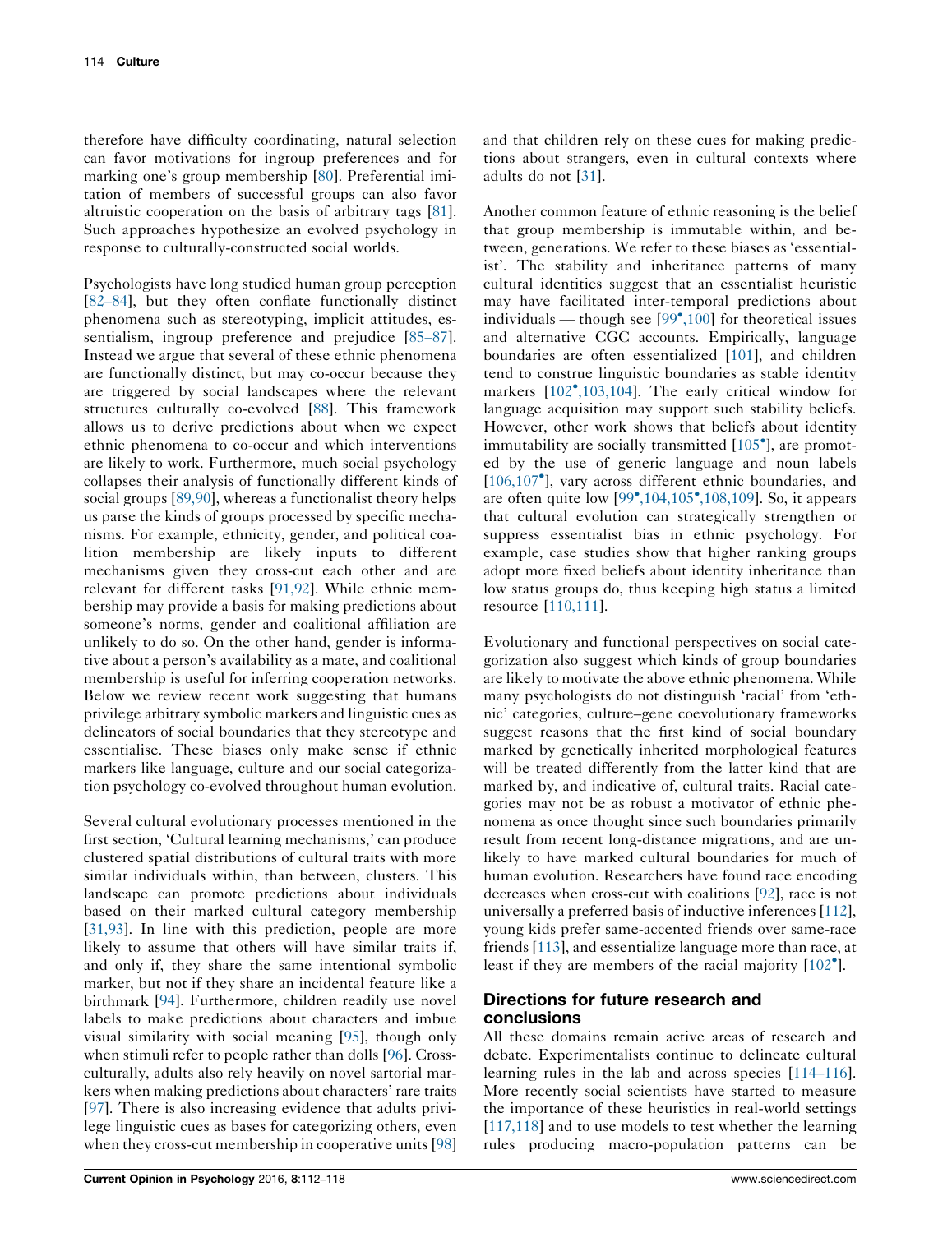<span id="page-3-0"></span>inferred [\[119](#page-6-0)]. In the language domain several challenges remain including differentiating cognitive mechanisms that evolved specifically for language acquisition from those that evolved for other tasks or more general cultural learning [[63,120,121\]](#page-4-0). Finally, several researchers are focusing on the ways in which psychological mechanisms for reasoning about ethnicity fit together [\[88,99](#page-5-0)°[,122\]](#page-5-0), and the markers that trigger them [\[97,123,124](#page-5-0)]. On the cultural evolutionary front, we are currently testing the possibility that essentialist ideologies reflect the costs and benefits to a society that facilitates immigration. Institutions like ethnic endogamy or inheritance of limited resources may have culturally co-evolved with essentialist belief systems.

Culture–gene coevolutionary theory has much to offer both biology and psychology. For psychology, CGC provides a broad evolutionary framework that explicitly incorporates cultural explanations alongside non-cultural hypotheses. As illustrated above with the co-evolution of cultural learning rules, language capacities and ethnic reasoning, free-standing research traditions within psychology immediately slot into the connective tissue provided by this framework. For cultural psychology, CGC theory not only provides a means to understanding the micro-foundation and evolution of culture, but also a means to build deductive theories that explain psychological variation.

#### Conflict of interest statement

Nothing declared.

#### References and recommended reading

Papers of particular interest, published within the period of review, have been highlighted as:

- of special interest
- •• of outstanding interest
- 1. Boyd R, Richerson P: Culture and the [Evolutionary](http://refhub.elsevier.com/S2352-250X(15)00248-1/sbref0625) Process. [University](http://refhub.elsevier.com/S2352-250X(15)00248-1/sbref0625) of Chicago Press; 1985.
- 2. Feldman MMW, Cavalli-Sforza LLL: Cultural and biological evolutionary processes, selection for a trait under complex transmission. Theor Popul Biol 1976, 9:238-259 [http://dx.doi.org/](http://dx.doi.org/10.1016/0040-5809(76)90047-2) [10.1016/0040-5809\(76\)90047-2](http://dx.doi.org/10.1016/0040-5809(76)90047-2).
- 3. [Lumsden](http://refhub.elsevier.com/S2352-250X(15)00248-1/sbref0635) C, Wilson E: Genes, Mind and Culture: The [Coevolutionary](http://refhub.elsevier.com/S2352-250X(15)00248-1/sbref0635) Process. World Scientific Publishing Co. Pte. Ltd.; [2005.](http://refhub.elsevier.com/S2352-250X(15)00248-1/sbref0635)
- 4. Laland K, [Odling-Smee](http://refhub.elsevier.com/S2352-250X(15)00248-1/sbref0640) J, Myles S: How culture shaped the human genome: bringing genetics and the human [sciences](http://refhub.elsevier.com/S2352-250X(15)00248-1/sbref0640) together. Nat Rev Genet 2010, 11[:137-148.](http://refhub.elsevier.com/S2352-250X(15)00248-1/sbref0640)
- 5. Richerson P, Boyd R, Henrich J: Gene-culture coevolution in the age of genomics. Proc Natl Acad Sci USA 2010, 107:8985-8992 <http://dx.doi.org/10.1073/pnas.0914631107>.
- 6. Henrich J: Secret of our Success. Princeton [University](http://refhub.elsevier.com/S2352-250X(15)00248-1/sbref0650) Press; [2015.](http://refhub.elsevier.com/S2352-250X(15)00248-1/sbref0650)
- 7. [Lieberman](http://refhub.elsevier.com/S2352-250X(15)00248-1/sbref0655) D: The Story of the Human Body: Evolution, Health, and Disease. Knopf [Doubleday](http://refhub.elsevier.com/S2352-250X(15)00248-1/sbref0655) Publishing Group; 2013.
- 8. [Wrangham](http://refhub.elsevier.com/S2352-250X(15)00248-1/sbref0660) R: Catching Fire: How Cooking Made Us Human. Basic [Books;](http://refhub.elsevier.com/S2352-250X(15)00248-1/sbref0660) 2009.
- Chudek M, Henrich J: Culture-gene coevolution, normpsychology and the emergence of human prosociality. Trends Cogn Sci 2011, 15:218-226 [http://dx.doi.org/10.1016/](http://dx.doi.org/10.1016/j.tics.2011.03.003) [j.tics.2011.03.003.](http://dx.doi.org/10.1016/j.tics.2011.03.003)
- 10. House B, Silk J, Henrich J, Barrett H, Scelza B, Boyette A et al.: Ontogeny of prosocial behavior across diverse societies. Proc Natl Acad Sci USA 2013, 110:14586-14591 [http://dx.doi.org/](http://dx.doi.org/10.1073/pnas.1221217110) [10.1073/pnas.1221217110.](http://dx.doi.org/10.1073/pnas.1221217110)
- 11. Schmidt MFH, Rakoczy H, Tomasello M: Young children enforce social norms selectively depending on the violator's group affiliation. Cognition 2012, 124:325-333 [http://dx.doi.org/](http://dx.doi.org/10.1016/j.cognition.2012.06.004) [10.1016/j.cognition.2012.06.004.](http://dx.doi.org/10.1016/j.cognition.2012.06.004)

These experiments show that 3 year olds play an active role of normenforcers towards ingroup members. They exclusively protest moral, but not conventional, norm violations from outgroup members.

- 12. Mathew S, Perreault C: Behavioural variation in 172 small-scale societies indicates that social learning is the main mode of human adaptation. Proc R Soc B: Biol Sci 2015, 282 [http://](http://dx.doi.org/10.1098/rspb.2015.0061) [dx.doi.org/10.1098/rspb.2015.0061.](http://dx.doi.org/10.1098/rspb.2015.0061)
- 13. Gintis H: Gene–culture coevolution and the nature of human sociality. Philos Trans R Soc Lond B: Biol Sci 2011, 366:878-888 <http://dx.doi.org/10.1098/rstb.2010.0310>.
- 14. Mathew S, Boyd R: The cost of cowardice: punitive sentiments towards free riders in Turkana raids. Evol Hum Behav 2014, 35:58-64 <http://dx.doi.org/10.1016/j.evolhumbehav.2013.10.001>.
- 15. Richerson P, Baldini R, Bell A, Demps K, Frost K, Hillis V et al.: --Cultural group selection plays an essential role in explaining human cooperation: a sketch of the evidence. Behav Brain Sci 2014 [http://dx.doi.org/10.1017/S0140525X1400106X.](http://dx.doi.org/10.1017/S0140525X1400106X)

This paper reviews the mounting evidence that cultural group selection helps account for large scale human cooperation.

- 16. Norenzayan A: Big Gods: How Religion [Transformed](http://refhub.elsevier.com/S2352-250X(15)00248-1/sbref0700) Cooperation and Conflict. Princeton [University](http://refhub.elsevier.com/S2352-250X(15)00248-1/sbref0700) Press; 2013.
- 17. Norenzayan A, Shariff AF, Willard AK, Slingerland E, Gervais WM, Mcnamara RA et al.: The cultural evolution of prosocial religions. Brain Behav Sci 2014 [http://dx.doi.org/10.1017/](http://dx.doi.org/10.1017/S0140525X14001356) [S0140525X14001356.](http://dx.doi.org/10.1017/S0140525X14001356)
- 18. Lanman JA: The importance of religious displays for belief acquisition and secularization. J Contemp Relig 2012, 27:49-65 <http://dx.doi.org/10.1080/13537903.2012.642726>.
- 19. Fischer R, Xygalatas D: Extreme rituals as social technologies. J Cogn Cult 2014, 14:345-355 [http://dx.doi.org/10.1163/](http://dx.doi.org/10.1163/15685373-12342130) [15685373-12342130.](http://dx.doi.org/10.1163/15685373-12342130)
- 20. Heyes CM, Frith CD: The cultural evolution of mind reading.

- This review argues that human adult mind reading abilities develop thanks Science 2014, 344 [http://dx.doi.org/10.1126/science.1243091.](http://dx.doi.org/10.1126/science.1243091) to culturally evolved technologies, including language.

- 21. Whiten A: Culture and the evolution of [interconnected](http://refhub.elsevier.com/S2352-250X(15)00248-1/sbref0725) minds. In Underst. Other Minds. Edited by Baron-Cohen S, [Tager-Flusberg](http://refhub.elsevier.com/S2352-250X(15)00248-1/sbref0725) H, [Lombardo](http://refhub.elsevier.com/S2352-250X(15)00248-1/sbref0725) M. Oxford University Press; 2013:[431-447](http://refhub.elsevier.com/S2352-250X(15)00248-1/sbref0725).
- 22. Kline M: How to learn about teaching: an evolutionary framework for the study of teaching behavior in humans and other animals. Behav Brain Sci 2015, 38 [http://dx.doi.org/](http://dx.doi.org/10.1017/S0140525X14000090) [10.1017/S0140525X14000090](http://dx.doi.org/10.1017/S0140525X14000090).
- 23. Henrich J, Boyd R, Richerson P: The puzzle of monogamous marriage. Philos Trans R Soc Lond B: Biol Sci 2012, 367:657-669 <http://dx.doi.org/10.1098/rstb.2011.0290>.
- 24. Rendell L, Fogarty L, Hoppitt WJE, Morgan TJH, Webster MM, Laland KN: Cognitive culture: theoretical and empirical insights into social learning strategies. Trends Cogn Sci 2011, 15:68-76 <http://dx.doi.org/10.1016/j.tics.2010.12.002>.
- 25. Mesoudi A, Chang L, Murray K, Lu H: Higher frequency of social learning in China than in the West shows cultural variation in the dynamics of cultural evolution. Proc Biol Sci 2015, 282:20142209 <http://dx.doi.org/10.1098/rspb.2014.2209>.
- 26. Derex M, Feron R, Godelle B, Raymond M: Social learning and the replication process: an experimental investigation. Proc Biol Sci 2015, 282:20150719 [http://dx.doi.org/10.1098/](http://dx.doi.org/10.1098/rspb.2015.0719) [rspb.2015.0719.](http://dx.doi.org/10.1098/rspb.2015.0719)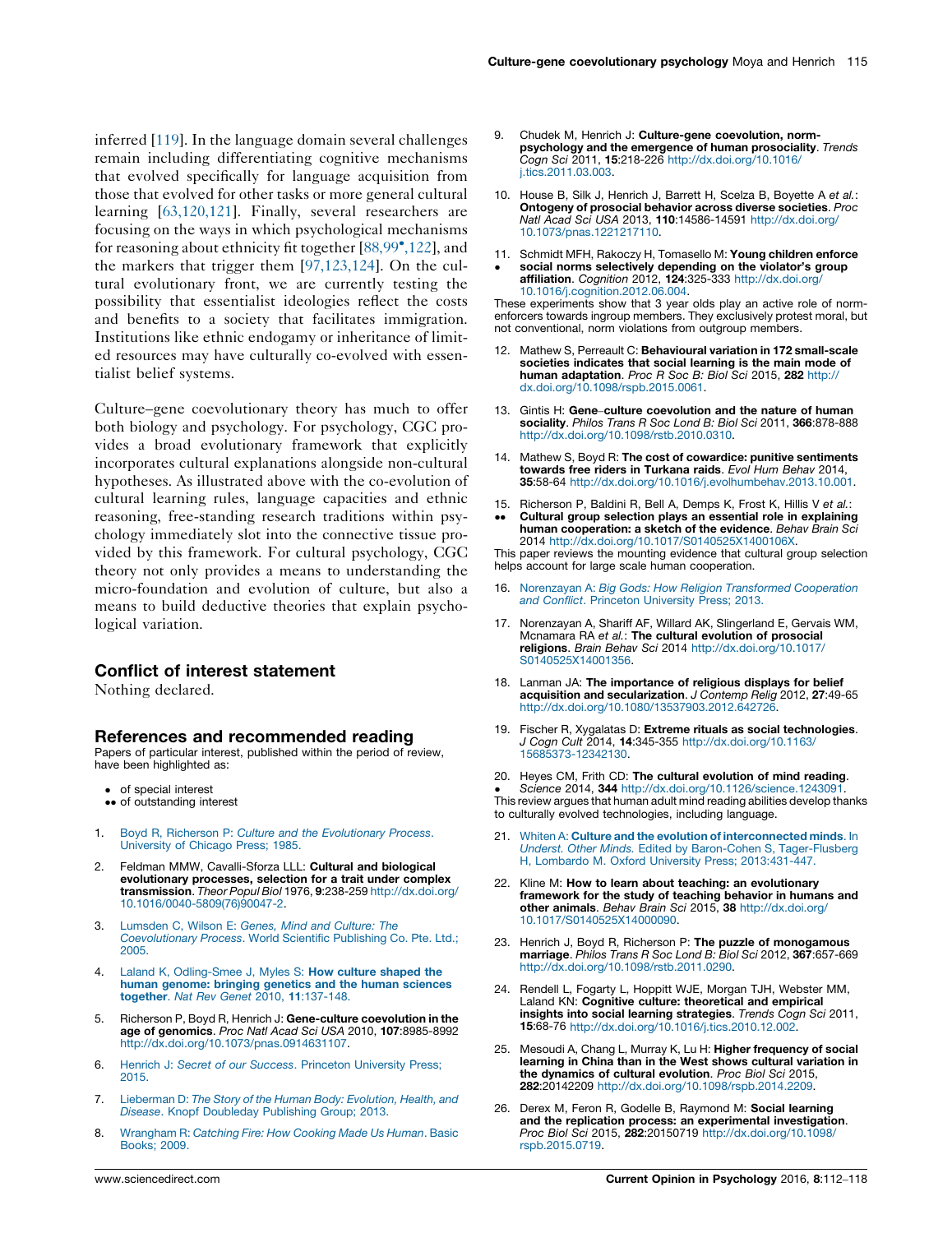- <span id="page-4-0"></span>27. Morgan T, Laland K, Harris P: The development of adaptive conformity in young children: effects of uncertainty and consensus. Dev Sci 2015, 18:511-524 [http://dx.doi.org/10.1111/](http://dx.doi.org/10.1111/desc.12231) [desc.12231](http://dx.doi.org/10.1111/desc.12231).
- 28. Kirby S, Griffiths T, Smith K: Iterated learning and the evolution of language. Curr Opin Neurobiol 2014, 28:108-114 [http://](http://dx.doi.org/10.1016/j.conb.2014.07.014) [dx.doi.org/10.1016/j.conb.2014.07.014](http://dx.doi.org/10.1016/j.conb.2014.07.014).
- 29. Dediu D, Cysouw M, Levinson SC, Baronchelli A, [Christiansen](http://refhub.elsevier.com/S2352-250X(15)00248-1/sbref0765) MH,
- $\bullet$  $\bullet$ Croft W et al.: Cultural evolution of [language](http://refhub.elsevier.com/S2352-250X(15)00248-1/sbref0765). In Cult. Evol. Soc. *Technol. Lang. Relig. Strüngmann Forum Reports.* Edited by<br>Richerson P, [Christiansen](http://refhub.elsevier.com/S2352-250X(15)00248-1/sbref0765) M. MIT Press; 2013[:303-332.](http://refhub.elsevier.com/S2352-250X(15)00248-1/sbref0765)

A collaborative chapter dispelling many of the perceived challenges to a cultural evolutionary approach to language. Includes a discussion of ongoing research questions in the program.

- 30. Hirschfeld L: The myth of [mentalizing](http://refhub.elsevier.com/S2352-250X(15)00248-1/sbref0770) and the primacy of folk
- $\bullet$ [sociology](http://refhub.elsevier.com/S2352-250X(15)00248-1/sbref0770). In Navig. Soc. World What Infants, Child. Other [Species](http://refhub.elsevier.com/S2352-250X(15)00248-1/sbref0770) Can Teach Us. Edited by Banaji M, Gelman S. Oxford [University](http://refhub.elsevier.com/S2352-250X(15)00248-1/sbref0770) Press; 2013:[101-106](http://refhub.elsevier.com/S2352-250X(15)00248-1/sbref0770).

In this chapter Hirschfeld argues that cognitive mechanisms for understanding social group membership need to be emphasized more than theory of mind abilities if we are to understand how humans make sense of others.

- 31. Moya C: Evolved priors for ethnolinguistic categorization: a case study from the Quechua-Aymara boundary in the Peruvian Altiplano. Evol Hum Behav 2013, 34:265-272 [http://](http://dx.doi.org/10.1016/j.evolhumbehav.2013.03.004) [dx.doi.org/10.1016/j.evolhumbehav.2013.03.004](http://dx.doi.org/10.1016/j.evolhumbehav.2013.03.004).
- 32. Asch S: Effects of group pressure upon the modification and distortion of judgments. In Groups, Leadership, Men. Edited by Guetzkow H. Carnegie Press; 1951. [https://books.google.ca/](https://books.google.ca/books?hl=en&lr=&id=SOk8TFBYWHIC&oi=fnd&pg=PA222&dq=solomon+asch&ots=f4Ktv7F4C_&sig=qIGeICAZ5rMZ5Ay9SLn04U7B7tk) [books?hl=en&lr=&id=SOk8TFBYWHIC&oi=fnd&pg=](https://books.google.ca/books?hl=en&lr=&id=SOk8TFBYWHIC&oi=fnd&pg=PA222&dq=solomon+asch&ots=f4Ktv7F4C_&sig=qIGeICAZ5rMZ5Ay9SLn04U7B7tk) [PA222&dq=solomon+asch&ots=f4Ktv7F4C\\_&sig=](https://books.google.ca/books?hl=en&lr=&id=SOk8TFBYWHIC&oi=fnd&pg=PA222&dq=solomon+asch&ots=f4Ktv7F4C_&sig=qIGeICAZ5rMZ5Ay9SLn04U7B7tk) [qIGeICAZ5rMZ5Ay9SLn04U7B7tk](https://books.google.ca/books?hl=en&lr=&id=SOk8TFBYWHIC&oi=fnd&pg=PA222&dq=solomon+asch&ots=f4Ktv7F4C_&sig=qIGeICAZ5rMZ5Ay9SLn04U7B7tk) (accessed 13.06.15).
- 33. Bandura A: Social Learning Theory, Prentice Hall. Englewood Cliffs; 1977:. [http://www.jku.at/org/content/e54521/e54528/](http://www.jku.at/org/content/e54521/e54528/e54529/e178059/Bandura_SocialLearningTheory_ger.pdf) [e54529/e178059/Bandura\\_SocialLearningTheory\\_ger.pdf](http://www.jku.at/org/content/e54521/e54528/e54529/e178059/Bandura_SocialLearningTheory_ger.pdf) (accessed 13.06.15).
- 34. Miller N, Dollard J: Social Learning and Imitation. Yale [University](http://refhub.elsevier.com/S2352-250X(15)00248-1/sbref0790) [Press;](http://refhub.elsevier.com/S2352-250X(15)00248-1/sbref0790) 1941.
- 35. Baldini R: Two success-biased social learning strategies. Theor Popul Biol 2013, 86:43-49 [http://dx.doi.org/10.1016/](http://dx.doi.org/10.1016/j.tpb.2013.03.005) [j.tpb.2013.03.005.](http://dx.doi.org/10.1016/j.tpb.2013.03.005)
- 36. Creanza N, Fogarty L, Feldman MW: Models of cultural niche construction with selection and assortative mating. PLoS One 2012, 7:e42744 [http://dx.doi.org/10.1371/](http://dx.doi.org/10.1371/journal.pone.0042744) [journal.pone.0042744.](http://dx.doi.org/10.1371/journal.pone.0042744)
- 37. McElreath R, Wallin A, Fasolo B: The [evolutionary](http://refhub.elsevier.com/S2352-250X(15)00248-1/sbref0805) rationality of social learning. In Simple [Heuristics](http://refhub.elsevier.com/S2352-250X(15)00248-1/sbref0805) a Soc, World. Edited by Hertwig R, Hoffrage U, Group AR. Oxford [University](http://refhub.elsevier.com/S2352-250X(15)00248-1/sbref0805) Press; 2013.
- 38. Nakahashi W, Wakano J, Henrich J: Adaptive social learning strategies in temporally and spatially varying environments. Hum Nat 2012, 23:386-418 [http://dx.doi.org/10.1007/s12110-](http://dx.doi.org/10.1007/s12110-012-9151-y) [012-9151-y.](http://dx.doi.org/10.1007/s12110-012-9151-y)
- 39. Perreault C, Moya C, Boyd R: A Bayesian approach to the evolution of social learning. Evol Hum Behav 2012, 33:449-459 <http://dx.doi.org/10.1016/j.evolhumbehav.2011.12.007>.
- 40. Mesoudi A: How cultural evolutionary theory can inform social psychology and vice versa. Psychol Rev 2009, 116:929-952 <http://dx.doi.org/10.1037/a0017062>.
- 41. Chudek M, [Brosseau-Liard](http://refhub.elsevier.com/S2352-250X(15)00248-1/sbref0825) P, Birch S, Henrich J: Culture-gene [coevolutionary](http://refhub.elsevier.com/S2352-250X(15)00248-1/sbref0825) theory and children's selective social learning.<br>In Navig. Soc. World What Infants, Child. Other [Species](http://refhub.elsevier.com/S2352-250X(15)00248-1/sbref0825) Can Teach Us. Edited by Banaji M, Gelman S. Oxford [University](http://refhub.elsevier.com/S2352-250X(15)00248-1/sbref0825) Press; [2013:181-185.](http://refhub.elsevier.com/S2352-250X(15)00248-1/sbref0825)
- 42. Henrich J, McElreath R: The evolution of cultural evolution. Evol Anthropol 2003, 12:123-135 [http://dx.doi.org/10.1002/](http://dx.doi.org/10.1002/evan.10110) [evan.10110](http://dx.doi.org/10.1002/evan.10110).
- 43. Harris PL, Corriveau KH: Young children's selective trust in informants. Philos Trans R Soc Lond B: Biol Sci 2011, 366:1179- 1187 [http://dx.doi.org/10.1098/rstb.2010.0321.](http://dx.doi.org/10.1098/rstb.2010.0321)
- 44. Corriveau K, Kinzler K, Harris P: [Accuracy](http://refhub.elsevier.com/S2352-250X(15)00248-1/sbref0840) trumps accent in children's [endorsement](http://refhub.elsevier.com/S2352-250X(15)00248-1/sbref0840) of object labels. Dev Psychol 2013, 49[:470-479.](http://refhub.elsevier.com/S2352-250X(15)00248-1/sbref0840)
- 45. Zmyj N, [Buttelmann](http://refhub.elsevier.com/S2352-250X(15)00248-1/sbref0845) D: The reliability of a model influences 14 [month-olds'](http://refhub.elsevier.com/S2352-250X(15)00248-1/sbref0845) imitation. J Exp Child Psychol 2010, 106:208-220.
- 46. Henrich J, Gil-White F: The [evolution](http://refhub.elsevier.com/S2352-250X(15)00248-1/sbref0850) of prestige: freely conferred deference as a [mechanism](http://refhub.elsevier.com/S2352-250X(15)00248-1/sbref0850) for enhancing the benefits of cultural [transmission](http://refhub.elsevier.com/S2352-250X(15)00248-1/sbref0850). Evol Hum Behav 2001, 22[:165-196.](http://refhub.elsevier.com/S2352-250X(15)00248-1/sbref0850)
- 47. Panchanathan K: The evolution of prestige-biased transmission, (n.d.). [http://faculty.missouri.edu/](http://faculty.missouri.edu/~panchanathank/papers/inPrep/PanchanathanPrestige.pdf) [panchanathank/papers/inPrep/PanchanathanPrestige.pdf.](http://faculty.missouri.edu/~panchanathank/papers/inPrep/PanchanathanPrestige.pdf)
- 48. Chudek M, Heller S, Birch S, Henrich J: Prestige-biased cultural learning: bystander's differential attention to potential models influences children's learning. Evol Hum Behav 2012, 33:46-56 [http://dx.doi.org/10.1016/j.evolhumbehav.2011.05.005.](http://dx.doi.org/10.1016/j.evolhumbehav.2011.05.005)
- 49. Atkisson C, [Mesoudi](http://refhub.elsevier.com/S2352-250X(15)00248-1/sbref0865) A, O'Brien M: Adult learners in a novel environment use [prestige-biased](http://refhub.elsevier.com/S2352-250X(15)00248-1/sbref0865) social learning. Evol Psychol [2012,](http://refhub.elsevier.com/S2352-250X(15)00248-1/sbref0865) 19.
- 50. McElreath R, Bell A, Efferson C, Lubell M, Richerson PJ, Waring T: Beyond existence and aiming outside the laboratory: estimating frequency-dependent and pay-off-biased social learning strategies.,. Philos Trans R Soc Lond B: Biol Sci 2008, 363:3515-3528 [http://dx.doi.org/10.1098/rstb.2008.0131.](http://dx.doi.org/10.1098/rstb.2008.0131)
- 51. Efferson C, Lalive R, Richerson P: [Conformists](http://refhub.elsevier.com/S2352-250X(15)00248-1/sbref0875) and mavericks: the empirics of [frequency-dependent](http://refhub.elsevier.com/S2352-250X(15)00248-1/sbref0875) cultural transmission. Evol Hum Behav 2008, 29[:56-64.](http://refhub.elsevier.com/S2352-250X(15)00248-1/sbref0875)
- 52. Morgan T, Laland K: The biological bases of conformity. Front Neurosci 2012, 6 [http://dx.doi.org/10.3389/fnins.2012.00087.](http://dx.doi.org/10.3389/fnins.2012.00087)
- 53. Muthukrishna M, Morgan T, Henrich J: The when and who of social learning and conformist transmission. Evol Hum Behav 2015 [http://dx.doi.org/10.1016/j.evolhumbehav.2015.05.004.](http://dx.doi.org/10.1016/j.evolhumbehav.2015.05.004) Experiments reported in this paper show that conformist social learning may be more prevalent than previously documented because learners often have to choose between more than two cultural traits and have access to large model sets. Furthermore, differences in intelligence may account for individual variation in reliance in social versus individual learning.
- 54. [Tomasello](http://refhub.elsevier.com/S2352-250X(15)00248-1/sbref0890) M: The ontogeny of cultural learning. Curr Opin [Psychol](http://refhub.elsevier.com/S2352-250X(15)00248-1/sbref0890) 2016, 8:1-4.
- 55. [Corriveau](http://refhub.elsevier.com/S2352-250X(15)00248-1/sbref0895) K, Fusaro M, Harris P: Going with the flow: preschoolers prefer [nondissenters](http://refhub.elsevier.com/S2352-250X(15)00248-1/sbref0895) as informants. Psychol Sci 2009, 20[:372-377.](http://refhub.elsevier.com/S2352-250X(15)00248-1/sbref0895)
- 56. Fitch WT: The Evolution of Language. [Cambridge](http://refhub.elsevier.com/S2352-250X(15)00248-1/sbref0900) University Press; [2010.](http://refhub.elsevier.com/S2352-250X(15)00248-1/sbref0900)
- 57. Scott-Phillips T: Speaking Our Minds: Why Human [Communication](http://refhub.elsevier.com/S2352-250X(15)00248-1/sbref0905) is Different, and How [Language](http://refhub.elsevier.com/S2352-250X(15)00248-1/sbref0905) Evolved to make it Special. Palgrave [Macmillan;](http://refhub.elsevier.com/S2352-250X(15)00248-1/sbref0905) 2015.
- 58. Hauser MD, Yang C, Berwick RC, Tattersall I, Ryan MJ, Watumull J et al.: The mystery of language evolution. Front Psychol 2014, 5 <http://dx.doi.org/10.3389/fpsyg.2014.00401>.
- 59. Jansson F, Parkvall M, Strimling P: Modeling the evolution of creoles. Lang Dyn Chang 2015, 5:1-51 [http://dx.doi.org/10.1163/](http://dx.doi.org/10.1163/22105832-00501005) [22105832-00501005.](http://dx.doi.org/10.1163/22105832-00501005)
- 60. Friederici AD: Is there a brain basis of recursion? In Lang Recursion. Edited by Lowenthal F, Lefebvre L. Springer; 2014:101- 113 [http://dx.doi.org/10.1007/978-1-4614-9414-0.](http://dx.doi.org/10.1007/978-1-4614-9414-0)
- 61. Shultz S, Nelson E, Dunbar RIM: Hominin cognitive evolution: identifying patterns and processes in the fossil and archaeological record. Philos Trans R Soc Lond B: Biol Sci 2012, 367:2130-2140 [http://dx.doi.org/10.1098/rstb.2012.0115.](http://dx.doi.org/10.1098/rstb.2012.0115)
- 62. Maricic T, Günther V, Georgiev O, Gehre S, Curlin M, Schreiweis C et al.: A recent evolutionary change affects a regulatory element in the human FOXP2 gene. Mol Biol Evol 2013, 30:844-852 [http://dx.doi.org/10.1093/molbev/mss271.](http://dx.doi.org/10.1093/molbev/mss271)
- 63. Morgan T, Uomini N, Rendell L, Chouinard-Thuly L, Street S, Lewis H et al.: Experimental evidence for the co-evolution of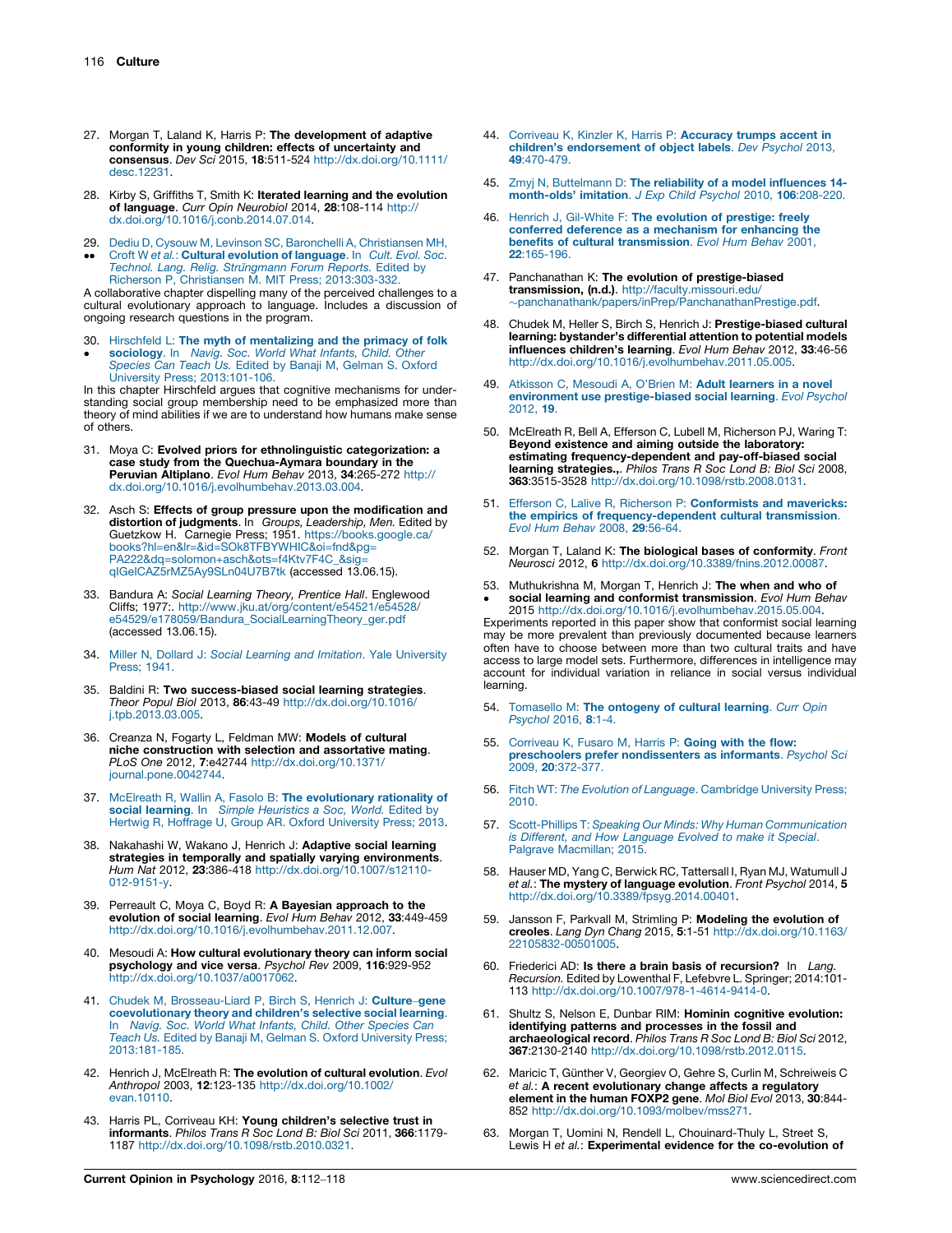<span id="page-5-0"></span>hominin tool-making teaching and language. Nat Commun 2015, 6:6029 <http://dx.doi.org/10.1038/ncomms7029>.

- 64. Sterelny K: **Language, gesture, skill: the co-evolutionary**<br>**foundations of language**. *Philos Trans R Soc Lond B: Biol Sci* 2012, 367:2141-2151 [http://dx.doi.org/10.1098/rstb.2012.0116.](http://dx.doi.org/10.1098/rstb.2012.0116)
- 65. Lieberman P: Vocal tract anatomy and the neural bases of talking. J Phon 2012, 40:608-622 [http://dx.doi.org/10.1016/](http://dx.doi.org/10.1016/j.wocn.2012.04.001) [j.wocn.2012.04.001.](http://dx.doi.org/10.1016/j.wocn.2012.04.001)
- 66. Bromham L, Hua X, Fitzpatrick TG, Greenhill SJ: Rate of language evolution is affected by population size. Proc Natl Acad Sci U S A 2015, 112:2097-2102 [http://dx.doi.org/10.1073/](http://dx.doi.org/10.1073/pnas.1419704112) [pnas.1419704112](http://dx.doi.org/10.1073/pnas.1419704112).
- 67. [Deutscher](http://refhub.elsevier.com/S2352-250X(15)00248-1/sbref0955) G: Through the Language Glass: Why the World Looks Different in Other Languages. [Metropolitan](http://refhub.elsevier.com/S2352-250X(15)00248-1/sbref0955) Books; 2010.
- 68. Atkinson QD: Phonemic diversity supports a serial founder effect model of language expansion from Africa. Science 2011, 332:346-349 [http://dx.doi.org/10.1126/science.1199295.](http://dx.doi.org/10.1126/science.1199295)
- 69. Hay J, Bauer L: Phoneme inventory size and population size. Language (Baltim). 2007, 83:388-400 [http://dx.doi.org/10.1353/](http://dx.doi.org/10.1353/lan.2007.0071) [lan.2007.0071](http://dx.doi.org/10.1353/lan.2007.0071).
- 70. [Deutscher](http://refhub.elsevier.com/S2352-250X(15)00248-1/sbref0970) G: The Unfolding Of Language. Random House; 2010.
- 71. Creanza N, Ruhlen M, Pemberton TJ, Rosenberg NA, Feldman MW, Ramachandran S: A comparison of worldwide phonemic and genetic variation in human populations. Proc Natl Acad Sci U S A 2015, 112:1265-1272 [http://dx.doi.org/](http://dx.doi.org/10.1073/pnas.1424033112) [10.1073/pnas.1424033112.](http://dx.doi.org/10.1073/pnas.1424033112)
- 72. Moran S, McCloy D, Wright R: Revisiting [population](http://refhub.elsevier.com/S2352-250X(15)00248-1/sbref0980) size vs. [phoneme](http://refhub.elsevier.com/S2352-250X(15)00248-1/sbref0980) inventory size. Language (Baltim). 2012, 88:877-893.
- 73. Donohue M, Nichols J: Does [phoneme](http://refhub.elsevier.com/S2352-250X(15)00248-1/sbref0985) inventory size correlate with [population](http://refhub.elsevier.com/S2352-250X(15)00248-1/sbref0985) size. Linguist Typol 2011, 15:161-170.
- 74. Naroll R: What have we learned from [cross-cultural](http://refhub.elsevier.com/S2352-250X(15)00248-1/sbref0990) surveys? Am Anthropol 1970, 72[:1227-1288.](http://refhub.elsevier.com/S2352-250X(15)00248-1/sbref0990)
- 75. Kwok V, Niu Z, Kay P, Zhou K, Mo L, Jin Z et al.: **Learning new**<br>color names produces rapid increase in gray matter in the<br>intact adult human cortex. *Proc Natl Acad Sci U S A* 2011, 108:6686-6688 <http://dx.doi.org/10.1073/pnas.1103217108>.
- 76. Drivonikou GV, Kay P, Regier T, Ivry RB, Gilbert AL, Franklin A et al.: Further evidence that Whorfian effects are stronger in the right visual field than the left. Proc Natl Acad Sci  $USA$  2007, 104:1097-1102 <http://dx.doi.org/10.1073/pnas.0610132104>.
- 77. Frank M, Everett D, [Fedorenko](http://refhub.elsevier.com/S2352-250X(15)00248-1/sbref1005) E, Gibson E: Number as a cognitive [technology:](http://refhub.elsevier.com/S2352-250X(15)00248-1/sbref1005) evidence from Piraha language and [cognition](http://refhub.elsevier.com/S2352-250X(15)00248-1/sbref1005). Cognition 2008, 108:819-824.
- 78. Gentner D, Ozyürek A, Gürcanli O, Goldin-Meadow S: Spatial language facilitates spatial cognition: evidence from children who lack language input. Cognition 2013, 127:318-330 [http://](http://dx.doi.org/10.1016/j.cognition.2013.01.003) [dx.doi.org/10.1016/j.cognition.2013.01.003](http://dx.doi.org/10.1016/j.cognition.2013.01.003).
- 79. Dediu D, Ladd R: Linguistic tone is related to the [population](http://refhub.elsevier.com/S2352-250X(15)00248-1/sbref1015) frequency of the adaptive [haplogroups](http://refhub.elsevier.com/S2352-250X(15)00248-1/sbref1015) of two brain size genes, ASPM and [Microcephalin](http://refhub.elsevier.com/S2352-250X(15)00248-1/sbref1015). Proc Natl Acad Sci 2007, 104[:10944-10949.](http://refhub.elsevier.com/S2352-250X(15)00248-1/sbref1015)
- 80. [McElreath](http://refhub.elsevier.com/S2352-250X(15)00248-1/sbref1020) R, Boyd R, Richerson P: Shared norms and the evolution of ethnic markers. Curr [Anthropol](http://refhub.elsevier.com/S2352-250X(15)00248-1/sbref1020) 2003, 44:122-129.
- 81. Fu F, Tarnita CE, Christakis NA, Wang L, Rand DG, Nowak MA: Evolution of in-group favoritism. Sci Rep 2012, 2:460 [http://](http://dx.doi.org/10.1038/srep00460) [dx.doi.org/10.1038/srep00460.](http://dx.doi.org/10.1038/srep00460)
- 82. Allport G: The Nature of Prejudice. [Addison-Wesley;](http://refhub.elsevier.com/S2352-250X(15)00248-1/sbref1030) 1954.
- 83. Tajfel H, Billig MG, Bundy RP, Flament C: Social categorization and intergroup behaviour. Eur J Soc Psychol 1971, 1:149-178 [http://dx.doi.org/10.1002/ejsp.2420010202.](http://dx.doi.org/10.1002/ejsp.2420010202)
- 84. Hirschfeld L: Race in the Making: [Cognition,](http://refhub.elsevier.com/S2352-250X(15)00248-1/sbref1040) Culture, and the Child's [Construction](http://refhub.elsevier.com/S2352-250X(15)00248-1/sbref1040) of Human Kinds. MIT Press; 1998.
- 85. Greenwald A, Banaji M, Nosek B: [Statistically](http://refhub.elsevier.com/S2352-250X(15)00248-1/sbref1045) small effects of the Implicit [Association](http://refhub.elsevier.com/S2352-250X(15)00248-1/sbref1045) Test can have societally large effects. J Pers Soc Psychol 2015, 108[:553-561.](http://refhub.elsevier.com/S2352-250X(15)00248-1/sbref1045)
- 86. Halperin E, Russell AG, Trzesniewski KH, Gross JJ, Dweck CS: Promoting the peace process by changing beliefs about group malleability. Science 2011, 333:1767-1769 [http://dx.doi.org/](http://dx.doi.org/10.1126/science.1202925) [10.1126/science.1202925.](http://dx.doi.org/10.1126/science.1202925)
- 87. Cimpian A, Salomon E: The inherence heuristic: an intuitive means of making sense of the world, and a potential precursor to psychological essentialism. Behav Brain Sci 2014, 37:461- 480 <http://dx.doi.org/10.1017/S0140525X13002197>.
- 88. Moya C, Boyd R: Different selection pressures give rise to distinct ethnic phenomena: a functionalist framework with illustrations from the Peruvian Altiplano. Hum Nat 2015, 26 [http://dx.doi.org/10.1007/s12110-015-9224-9.](http://dx.doi.org/10.1007/s12110-015-9224-9)
- Simon B: Identity in Modern Society: A Social [Psychological](http://refhub.elsevier.com/S2352-250X(15)00248-1/sbref1065) [Perspective](http://refhub.elsevier.com/S2352-250X(15)00248-1/sbref1065). Blackwell Publishing; 2004.
- 90. Hogg M: [Intergroup](http://refhub.elsevier.com/S2352-250X(15)00248-1/sbref1070) relations. In Handb. Soc. Psychol. Edited by [DeLamater](http://refhub.elsevier.com/S2352-250X(15)00248-1/sbref1070) J, Ward A. Springer; 2013:[533-561.](http://refhub.elsevier.com/S2352-250X(15)00248-1/sbref1070)
- 91. Kurzban R, Tooby J, [Cosmides](http://refhub.elsevier.com/S2352-250X(15)00248-1/sbref1075) L: Can race be erased?.: coalitional computation and social [categorization](http://refhub.elsevier.com/S2352-250X(15)00248-1/sbref1075). Proc Natl Acad Sci 2001, 98[:15387-15392.](http://refhub.elsevier.com/S2352-250X(15)00248-1/sbref1075)
- 92. Pietraszewski D, Cosmides L, Tooby J: The content of our cooperation, not the color of our skin: an alliance detection system regulates categorization by coalition and race, but not sex. PLoS One 2014, 9:e88534 [http://dx.doi.org/10.1371/journal/](http://dx.doi.org/10.1371/journal/pone.0088534) [pone.0088534.](http://dx.doi.org/10.1371/journal/pone.0088534)
- 93. Gil-White FJ: Are ethnic groups biological "species" to the human brain? [Essentialism](http://refhub.elsevier.com/S2352-250X(15)00248-1/sbref1085) in our cognition of some social [categories](http://refhub.elsevier.com/S2352-250X(15)00248-1/sbref1085). Curr Anthropol 2001, 42:515-554.
- 94. Brase G: Markers of social group [membership](http://refhub.elsevier.com/S2352-250X(15)00248-1/sbref1090) as probabilistic<br>cues in [reasoning](http://refhub.elsevier.com/S2352-250X(15)00248-1/sbref1090) tasks. Think Reason 2001, 7:313-346.
- 95. [Diesendruck](http://refhub.elsevier.com/S2352-250X(15)00248-1/sbref1095) G, Weiss E: Children's differential weighting of cues to social [categories](http://refhub.elsevier.com/S2352-250X(15)00248-1/sbref1095). Cogn Dev 2014, 33:56-72.
- 96. Heyman G, Gelman S: Preschool children's use of novel predicates to make inductive inferences about people. Cogn Dev 2000, 15:263-280 [http://dx.doi.org/10.1016/S0885-](http://dx.doi.org/10.1016/S0885-2014(00)00028-9) [2014\(00\)00028-9.](http://dx.doi.org/10.1016/S0885-2014(00)00028-9)
- 97. Moya C, Boyd R: The evolution and development of ethnic reasoning about ethnic markers: comparisons between urban US and rural highland Peru. Curr Anthropol (n.d.).
- 98. Pietraszewski D, Schwartz A: Evidence that accent is a dedicated dimension of social categorization, not a byproduct of coalitional categorization. Evol Hum Behav 2014, 35:51-57 [http://dx.doi.org/10.1016/j.evolhumbehav.2013.09.005.](http://dx.doi.org/10.1016/j.evolhumbehav.2013.09.005)
- 99. Moya C, Scelza B: The effect of recent ethnogenesis and migration histories on perceptions of ethnic group stability. J Cogn Cult 2015, 15:135-177 [http://dx.doi.org/10.1163/](http://dx.doi.org/10.1163/15685373-12342144) [15685373-12342144.](http://dx.doi.org/10.1163/15685373-12342144)

Using vignette experiments with Himba adults, this paper shows that boundaries between more culturally distant and more disliked groups are not necessarily thought of as more stable and rigid.

- 100. Bell A, Moya C: How fertility and migration govern essentialism. (n.d.).
- 101. McIntosh J: Language essentialism and social hierarchies among Giriama and Swahili. J Pragmat 2005, 37:1919-1944 [http://dx.doi.org/10.1016/j.pragma.2005.01.010.](http://dx.doi.org/10.1016/j.pragma.2005.01.010)
- 102. Kinzler K, Dautel J: Children's essentialist reasoning about language and race. Dev Sci 2012, 15:131-138 [http://dx.doi.org/](http://dx.doi.org/10.1111/j.1467-7687.2011.01101.x)

[10.1111/j.1467-7687.2011.01101.x](http://dx.doi.org/10.1111/j.1467-7687.2011.01101.x). This paper shows that young American children (5–6 years of age) believe language to be more developmentally stable than race, but only if they are members of the racial majority.

- 103. Gelman S, Hirschfeld L: How biological is [essentialism?](http://refhub.elsevier.com/S2352-250X(15)00248-1/sbref1135) In [Folkbiology.](http://refhub.elsevier.com/S2352-250X(15)00248-1/sbref1135) Edited by Atran S, Medin D. MIT Press; 1999[:403-447](http://refhub.elsevier.com/S2352-250X(15)00248-1/sbref1135).
- 104. Moya C, Boyd R, Henrich J: Reasoning about cultural and genetic transmission: Developmental and cross-cultural evidence from Peru, Fiji and the US on how people make inferences about trait transmission. Top Cogn Sci 2015, 7:595- 610 <http://dx.doi.org/10.1111/tops.12163>.